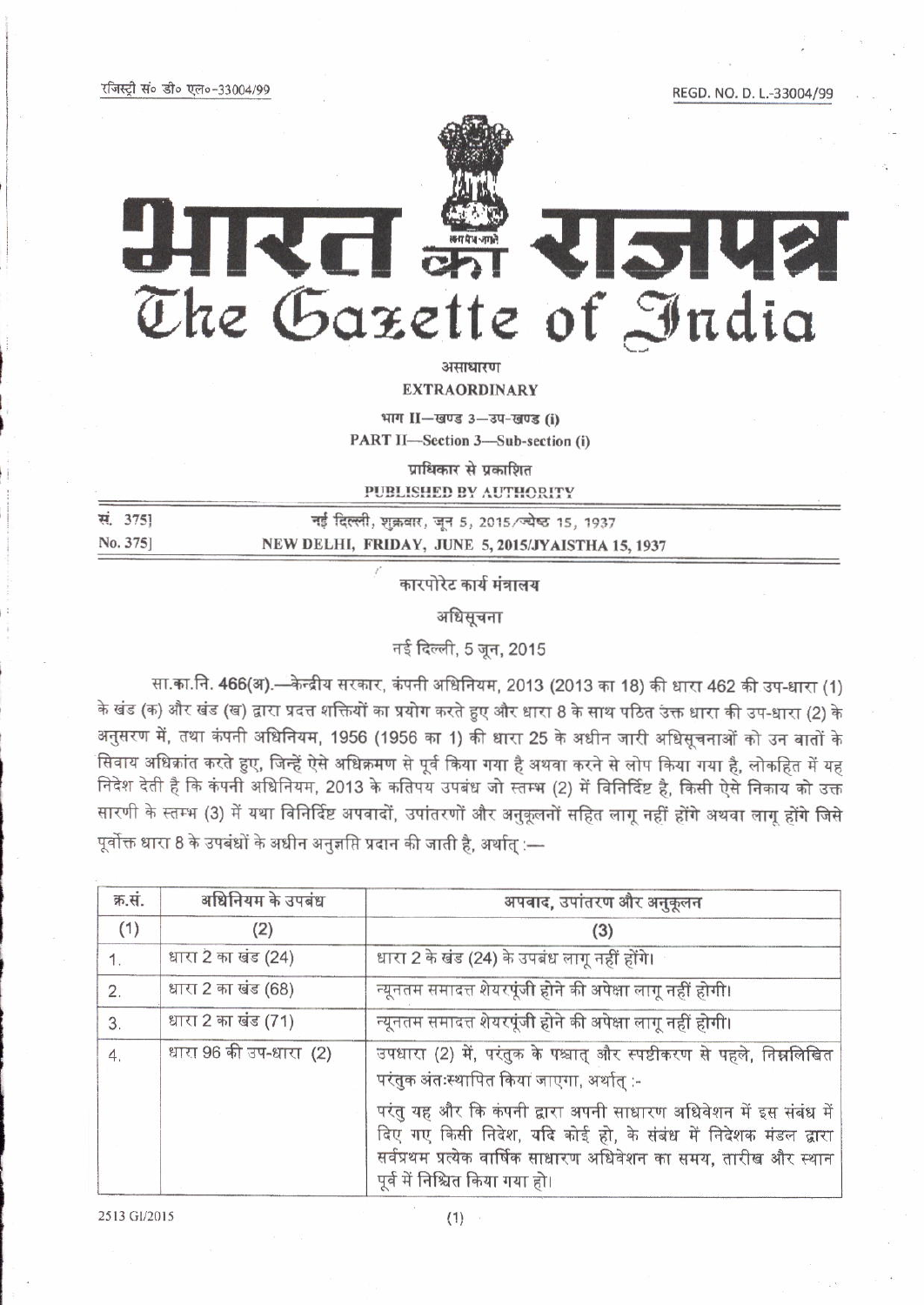THE GAZETTE OF INDIA: EXTRAORDINARY

 $\mathcal{I}$ 

[PART II-SEC.  $3(i)$ ]

| 5.             | धारा 101 की उपधारा (1)                                                                                                                                             | उपधारा (1) में "इक्कीस से अन्यून स्पष्ट दिनों" शब्दों के स्थान पर, "चौदह से<br>अन्यून स्पष्ट दिनों" शब्द रखे जाएंगे।                                                                                                                                 |  |  |
|----------------|--------------------------------------------------------------------------------------------------------------------------------------------------------------------|------------------------------------------------------------------------------------------------------------------------------------------------------------------------------------------------------------------------------------------------------|--|--|
| धारा 118<br>6. |                                                                                                                                                                    | पूरी धारा लागू नहीं होगी सिवाय इस बात के कि जहां ऐसी कंपनियों के<br>संगम ज्ञापन में कार्यवृत्त की पुष्टि परिचालन द्वारा करने का उपबंध है, उनके<br>मामले में प्रत्येक अधिवेशन के समाप्त होने के तीस दिन के भीतर कार्यवृत्त<br>अभिलिखित किया जाए।      |  |  |
| 7.             | धारा 136 की उपधारा (1)                                                                                                                                             | उपधारा (1) में "इक्कीस दिन" शब्दों के स्थान पर, "चौदह दिन" शब्द रखे<br>जाएंगे।                                                                                                                                                                       |  |  |
| 8.             | धारा 149 की उपधारा (1)<br>और उपधारा (1) पहला परंतुक                                                                                                                | लागू नहीं होगा।                                                                                                                                                                                                                                      |  |  |
| 9.             | धारा 149 की उपधारा (4),<br>उपधारा (5), उपधारा (6),<br>उपधारा (7), उपधारा (8),<br>उपधारा (9), उपधारा (10),<br>उपधारा (11), उपधारा (12)<br>का खंड (i) और उपधारा (13) | लागू नहीं होगी।                                                                                                                                                                                                                                      |  |  |
| 10.            | धारा 150                                                                                                                                                           | लागू नहीं होगी।                                                                                                                                                                                                                                      |  |  |
| 11.            | धारा 152 की उपधारा (5) का<br>परंतुक                                                                                                                                | लागू नहीं होगा।                                                                                                                                                                                                                                      |  |  |
| 12.            | धारा 160                                                                                                                                                           | उन कंपनियों पर लागू नहीं होगा जिनके अनुच्छेदों में मतंपत्र द्वारा निदेशकों<br>के चयन का उपबंध है।                                                                                                                                                    |  |  |
| 13.            | धारा 165 की उपधारा (1)                                                                                                                                             | लागू नहीं होगी।                                                                                                                                                                                                                                      |  |  |
| 14.            | धारा 173 की उपधारा (1)                                                                                                                                             | उस सीमा तक ही लागू होगी कि ऐसी कंपनियों का निदेशक मंडल प्रत्येक छह<br>मास में कम-से-कम एक अधिवेशन आयोजित करेगा।                                                                                                                                      |  |  |
| 15.            | धारा 174 की उपधारा (1)                                                                                                                                             | उपधारा (1) में, -<br>(क) "कुल संख्या का एक तिहाई या दो निदेशकों, जो भी अधिक हो" शब्दों<br>के स्थान पर "या तो आठ सदस्य या कुल संख्या का पचीस प्रतिशत,<br>जो भी कम हो" शब्द रखे जाएंगे;<br>निम्नलिखित परंतुक अंतःस्थापित किया जाएगा, अर्थात् :-<br>(ख) |  |  |
| 16.            | धारा 177 की उपधारा (2)                                                                                                                                             | "परंतु गणपूर्ति दो सदस्यों से कम की नहीं होगी"<br>"बहुमत बनाने वाले ऐसे स्वतंत्र निदेशकों के साथ" शब्दों का लोप किया                                                                                                                                 |  |  |
|                |                                                                                                                                                                    | जाएगा।                                                                                                                                                                                                                                               |  |  |
| 17.            | धारा 178                                                                                                                                                           | लागू नहीं होगी।<br>उपधारा (3) के खंड (घ), खंड (ड.) और खंड (च) में निर्दिष्ट मामलों का                                                                                                                                                                |  |  |
| 18.            | धारा 179                                                                                                                                                           | विनिश्चय अधिवेशन के बजाय बोर्ड द्वारा परिचालन से किया जाएगा।                                                                                                                                                                                         |  |  |
| 19.            | धारा 184 की उपधारा (2)                                                                                                                                             | उन्हीं मामलों में लागू होगा जब धारा 188 के प्रति निर्देश  में संविदा अथवा<br>करार के निबंधनों और शर्तों के आधार पर संव्यवहार एक लाख रूपए से<br>अधिक का हो।                                                                                           |  |  |
| 20.            | धारा 189                                                                                                                                                           | उन्हीं मामलों में लागू होगा जब धारा 188 के प्रति निर्देश में संविदा अथवा<br>करार के निबंधनों और शर्तों के आधार पर संव्यवहार एक लाख रूपए से<br>अधिक का हो।                                                                                            |  |  |